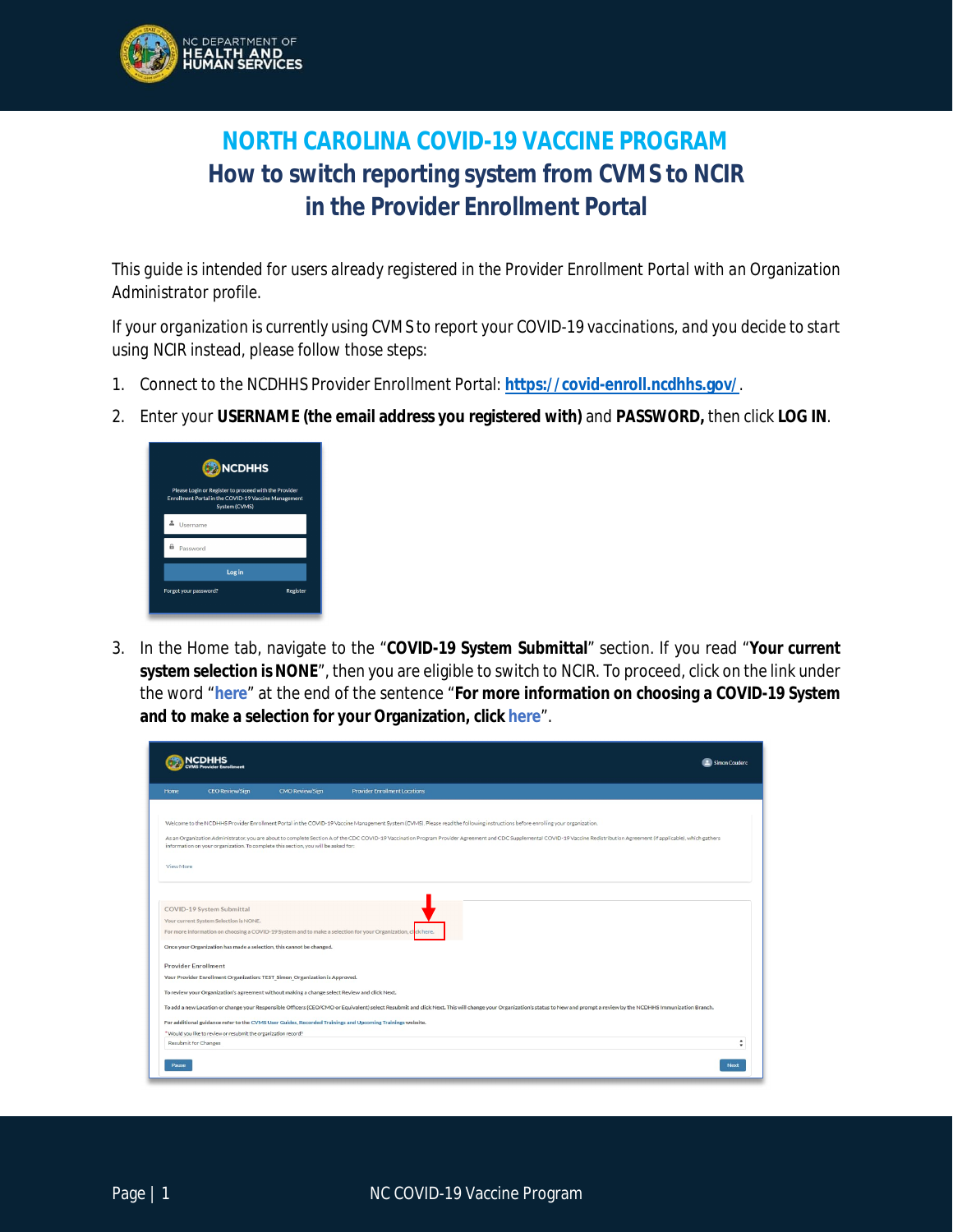

4. Read the System Selection information text. When you reach the bottom of the page, make your selection by using the drop-down and select **NCIR.**

| <b>NCDHHS</b>                                                                                                                                                                                                                                                                                                                                                                                                                                                                                                                                                                                                          | Simon Couderc Org Ad |
|------------------------------------------------------------------------------------------------------------------------------------------------------------------------------------------------------------------------------------------------------------------------------------------------------------------------------------------------------------------------------------------------------------------------------------------------------------------------------------------------------------------------------------------------------------------------------------------------------------------------|----------------------|
| <b>CEO</b> Review/Sign<br>CMO Review/Sign<br><b>Provider Enrollment Locations</b><br>Home                                                                                                                                                                                                                                                                                                                                                                                                                                                                                                                              |                      |
| System Selection Information                                                                                                                                                                                                                                                                                                                                                                                                                                                                                                                                                                                           |                      |
| To better meet the various needs of North Carolina providers, NC DHHS is now offering two options for the documentation and tracking of COVID-19 vaccine as a CDC COVID-19 vaccine program provider: the COVID-19 Vaccine Mana<br>System (CVMS) or the NC Immunization Resistry (NCIR). Each enrolled organization administering COVID-19 vaccine must choose which system the organization and its participating sites will use to submit vaccine administratio<br>organization may have its own needs and should evaluate the benefits of both systems before transitioning, some considerations are included below: |                      |
| Vaccine Administration Documentation and Management<br>. NCIR is for documentation of all routine childhood, adolescent, and adult vaccines, not just COVID-19. For providers who currently use NCIR to manage non-COVID-19 vaccines, selecting NCIR would allow them to manage all v                                                                                                                                                                                                                                                                                                                                  |                      |
| system. NCIR also has a mass vax module that supports multiple record entries at the same time instead of individual record entries.                                                                                                                                                                                                                                                                                                                                                                                                                                                                                   |                      |
| . CVMS is for COVID-19 vaccine documentation only associated with inventory for NC. For providers who plan to only administer COVID-19 vaccines, CVMS is a pandemic module that would allow for providers to continue to regis<br>schedule appointments, document COVID-19 vaccine administration, manage inventory, and generate reports in CVMS.                                                                                                                                                                                                                                                                     |                      |
| <b>Inventory Management</b>                                                                                                                                                                                                                                                                                                                                                                                                                                                                                                                                                                                            |                      |
| Ordering                                                                                                                                                                                                                                                                                                                                                                                                                                                                                                                                                                                                               |                      |
| All system users will continue to submit orders though the existing Allocation Request Form survey until CDC guidelines allow for more traditional ordering practices to resume                                                                                                                                                                                                                                                                                                                                                                                                                                        |                      |
| <b>Inventory Transfers</b><br>. Inventory transfers can only occur between same-system providers in both CVMS and NCIR.                                                                                                                                                                                                                                                                                                                                                                                                                                                                                                |                      |
| . Providers selecting NCIR will be operating under direct shipments or limited to transfers from other providers using NCIR.                                                                                                                                                                                                                                                                                                                                                                                                                                                                                           |                      |
| If you have an urgent need to send or receive a transfer from a provider unavailable for selection in your system of use, you should contact the NC Vaccines Help Desk at (877) 873-6247 or submit a ticket via the Immunizati                                                                                                                                                                                                                                                                                                                                                                                         |                      |
| CVMS Marketplace                                                                                                                                                                                                                                                                                                                                                                                                                                                                                                                                                                                                       |                      |
| CVMS Marketplace will be limited to CVMS-only organization providers.                                                                                                                                                                                                                                                                                                                                                                                                                                                                                                                                                  |                      |
| Reports                                                                                                                                                                                                                                                                                                                                                                                                                                                                                                                                                                                                                |                      |
| . Providers will only be able to access the reports available in their system of use. (NCIR-only users will only get the reports that are available in NCIR, etc.)                                                                                                                                                                                                                                                                                                                                                                                                                                                     |                      |
| . CVMS cross-location reports will continue to be requested through web ticket and generated by the reporting team and delivered through a secure file sharing mechanism.<br>Scheduling                                                                                                                                                                                                                                                                                                                                                                                                                                |                      |
| . NCIR does not have appointment scheduling capability. HCPs should use their practice scheduling software for appointments.                                                                                                                                                                                                                                                                                                                                                                                                                                                                                           |                      |
| . CVMS has scheduling functionality available for those providers who opt in to using the scheduling tool.                                                                                                                                                                                                                                                                                                                                                                                                                                                                                                             |                      |
| COVID-19 Vaccine Information Access                                                                                                                                                                                                                                                                                                                                                                                                                                                                                                                                                                                    |                      |
| Providers will have access to query recipient COVID-19 vaccine information in the chosen system (NCIR or CVMS) to view COVID-19 vaccine status.                                                                                                                                                                                                                                                                                                                                                                                                                                                                        |                      |
| . NCIR providers will continue to have access to the NCIR Immunization Record, which includes all vaccines, including COVID-19.                                                                                                                                                                                                                                                                                                                                                                                                                                                                                        |                      |
| . All recipients, entered through either system (CVMS or NCIR), will be eligible for a CVMS COVID-19 Vaccine Portal account in order to access their vaccination information, If an email address is provided at time of appoi<br>recipients will receive an email invitation to set up their account.                                                                                                                                                                                                                                                                                                                 |                      |
| <b>EHR Connectivity/Integrations</b>                                                                                                                                                                                                                                                                                                                                                                                                                                                                                                                                                                                   |                      |
| · CVMS organizations using an EHR may have the option to submit COVID-19 vaccine administration reporting files through CVMS Direct from their EHRs. If your organization would like to establish CVMS Direct reporting capabi<br>EHR, please contact an HIE representative to get started (meredith.dennen@sas.com, mehwash.fatima@sas.com, or brittani.adams@nc.gov).                                                                                                                                                                                                                                                |                      |
| . NCIR organizations using an EHR may utilize their integration between their EHR and NCIR for COVID-19 vaccine administration reporting and querying. If your organization is currently utilizing, or would like to utilize H<br>please contact the NC Vaccines Help Desk by submitting a web ticket via the Immunization Inquiry webform or call (877) 873-6247 to speak to an agent.                                                                                                                                                                                                                                |                      |
| To learn more about NCIR bi-directional data exchange, please visit the NCIR Promoting Interoperability webpage.                                                                                                                                                                                                                                                                                                                                                                                                                                                                                                       |                      |
| Vaccines aov Vaccine Site Locator                                                                                                                                                                                                                                                                                                                                                                                                                                                                                                                                                                                      |                      |
| The CDC's Vaccines.gov website allows people to search for COVID-19 vaccine providers near them and obtain information on how to schedule an appointment and receive the COVID 19 vaccine.                                                                                                                                                                                                                                                                                                                                                                                                                             |                      |
| All COVID-19 vaccine providers and community COVID 19 vaccine events should be listed on the Vaccine Site Locator website, even if you do not have available appointments, unless you are a provider that is only vaccinating<br>a long-term care facility, correctional facility, primary care provider only vaccinating existing patients).                                                                                                                                                                                                                                                                          |                      |
| . Providers using CVMS will maintain their location and appointment information in the CVMS Provider Portal under the Locations tab in CVMS for Vaccines.gov display.                                                                                                                                                                                                                                                                                                                                                                                                                                                  |                      |
| + Providers using NCIR will maintain their location and appointment information in the CVMS Provider Enrollment Portal under the Vaccines.gov Locations tab for Vaccines.gov display.                                                                                                                                                                                                                                                                                                                                                                                                                                  |                      |
| Currently enrolled COVID-19 providers transitioning from CVMS to NCIR;                                                                                                                                                                                                                                                                                                                                                                                                                                                                                                                                                 |                      |
| The system selection is made in the CVMS Provider Enrollment Portal at the organization level, therefore, all locations/sites beneath an enrolled organization will be transitioned as well. NCIR set up must be completed for                                                                                                                                                                                                                                                                                                                                                                                         |                      |
| organizations/locations/sites associated with a single organization entity before any of them can begin managing COVID-19 vaccine in NCIR.<br>. EHR providers currently sending administration data via the CVMS Direct reporting mechanism may transition to NCIR data exchange utilizing their EHR's HL7 messaging capabilities. If this is the organization's selected re<br>ALL locations/sites under a single organization entity must have established connectivity before the remaining transition activities can be performed.                                                                                 |                      |
| The Immunization Branch NCIR enrollment team will add the first NCIR Administrator user for each organization/location/site, who will then be responsible for adding additional NCIR users.                                                                                                                                                                                                                                                                                                                                                                                                                            |                      |
| . All stakeholders will receive final email communication indicating that the transition activities have been completed and when they will be able to begin COVID-19 reporting in NCIR. Sites should continue reporting COVID-<br>administrations in CVMS until the time indicated in the final "Start using NCIR for COVID-19 vaccines tomorrow!" email.                                                                                                                                                                                                                                                              |                      |
| . At the time of transition, any remaining COVID-19 inventory in CVMS will be transferred to NCIR                                                                                                                                                                                                                                                                                                                                                                                                                                                                                                                      |                      |
| . All CVMS users having a primary relationship with the locations/sites under a single organization entity will be deactivated in CVMS and will no longer have access to the CVMS Provider Portal. (The Organization Administr<br>Vaccine Coordinators will retain their access to the Provider Enrollment portal I.                                                                                                                                                                                                                                                                                                   |                      |
| Additional Information                                                                                                                                                                                                                                                                                                                                                                                                                                                                                                                                                                                                 |                      |
| . For more information about NCIR please visit the North Carolina Immunization Registry (NCIR) webpage.                                                                                                                                                                                                                                                                                                                                                                                                                                                                                                                |                      |
| . For more information about CVMS, please visit COVID-19 Vaccine Management System (CVMS) webpage.                                                                                                                                                                                                                                                                                                                                                                                                                                                                                                                     |                      |
| Provider Support                                                                                                                                                                                                                                                                                                                                                                                                                                                                                                                                                                                                       |                      |
| . For CVMS Provider Enrollment or COVID-19 vaccine questions, you can find helptul knowledge articles or submit an inquiry by visiting the CVMS Help Desk Portal. Before you can submit an inquiry, you must register for a CV<br>Portal account by following the detailed instructions found in the Provider Help Desk Submission - Process Summary User Guide.                                                                                                                                                                                                                                                       |                      |
| . For non-COVID-19 vaccine or NCIR system questions, inquiries can be submitted via the Immunization Inquiry webform where they will be routed to the appropriate team for more timely response. There is no login required to<br>this webform                                                                                                                                                                                                                                                                                                                                                                         |                      |
| . Providers can also call the NC Vaccines Help Desk at (877) 873-6247 (Monday - Friday 7:00 AM - 7:00 PM ET and Saturday 8:00 AM - 4:00 PM ET].                                                                                                                                                                                                                                                                                                                                                                                                                                                                        |                      |
| Selected COVID-19 Vaccine Documentation System<br>-None-                                                                                                                                                                                                                                                                                                                                                                                                                                                                                                                                                               |                      |
|                                                                                                                                                                                                                                                                                                                                                                                                                                                                                                                                                                                                                        |                      |
|                                                                                                                                                                                                                                                                                                                                                                                                                                                                                                                                                                                                                        |                      |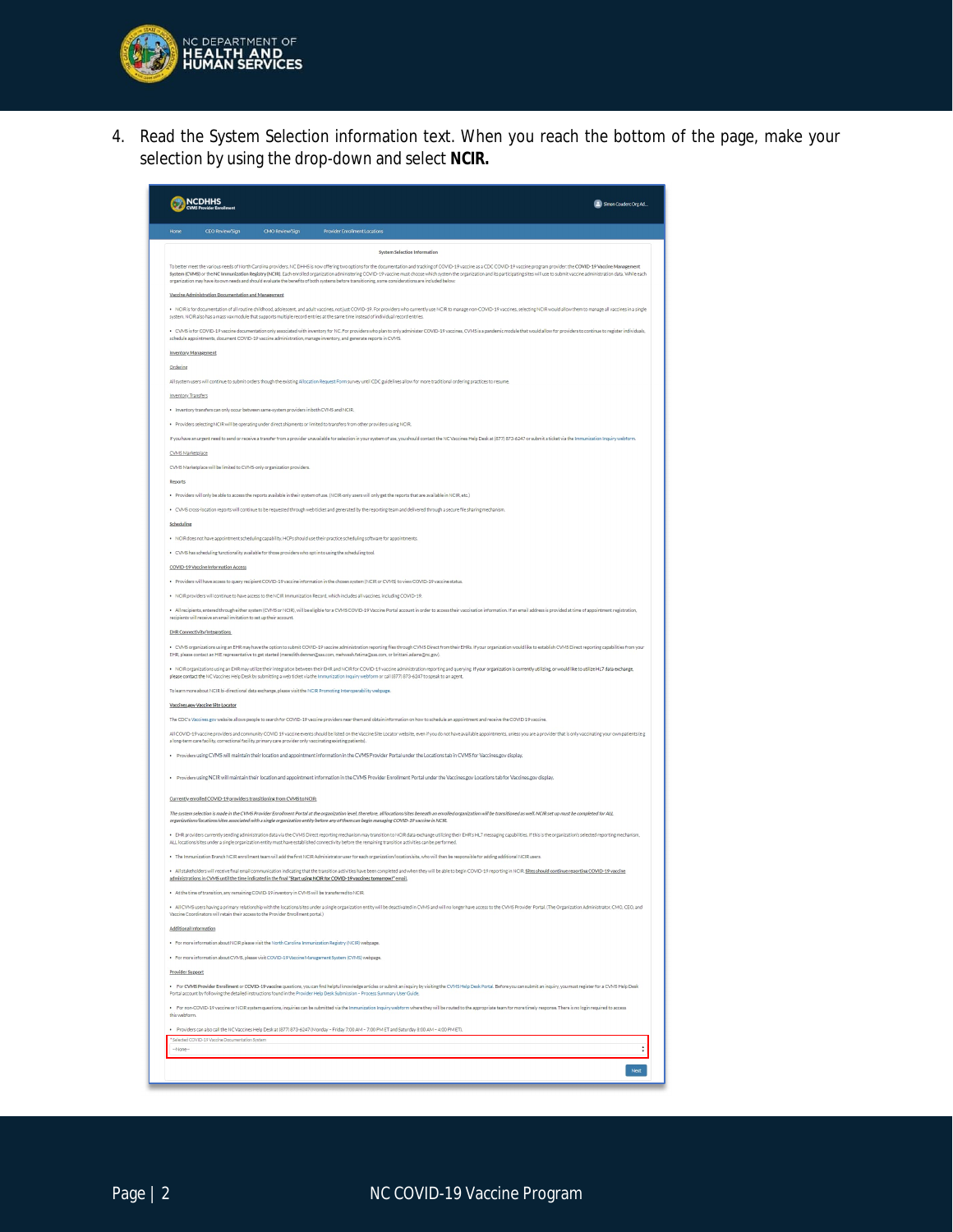

5. Once you select NCIR, an agreement for the North Carolina Immunization Registry (2021 COVID) will appear below the drop-down. Read the agreement, click the **CHECKBOX** next to the agreement attestation, and click **NEXT.**

| * Selected COVID-19 Vaccine Documentation System                                                                                                                                                                                                                                                                                                |                                                                                                                                                                                                                                                                                                                                                                                                                                                                                                                                                                                                                                                                                                                                                                                                                                                                                                                    |
|-------------------------------------------------------------------------------------------------------------------------------------------------------------------------------------------------------------------------------------------------------------------------------------------------------------------------------------------------|--------------------------------------------------------------------------------------------------------------------------------------------------------------------------------------------------------------------------------------------------------------------------------------------------------------------------------------------------------------------------------------------------------------------------------------------------------------------------------------------------------------------------------------------------------------------------------------------------------------------------------------------------------------------------------------------------------------------------------------------------------------------------------------------------------------------------------------------------------------------------------------------------------------------|
| NCIR <sub></sub>                                                                                                                                                                                                                                                                                                                                |                                                                                                                                                                                                                                                                                                                                                                                                                                                                                                                                                                                                                                                                                                                                                                                                                                                                                                                    |
| DRTH CAROLINA IMMUNIZATION REGISTRY AGREEMENT (2021 COVID)                                                                                                                                                                                                                                                                                      |                                                                                                                                                                                                                                                                                                                                                                                                                                                                                                                                                                                                                                                                                                                                                                                                                                                                                                                    |
| for COVID-19 vaccine information.                                                                                                                                                                                                                                                                                                               | understand that as part of this COVID-19 Vaccine Agreement, the organization and participating COVID-19 vaccination locations as part of this organization shall comply with the following terms related to use of the North C                                                                                                                                                                                                                                                                                                                                                                                                                                                                                                                                                                                                                                                                                     |
| upon request.                                                                                                                                                                                                                                                                                                                                   | 1. Designate a minimum of two NCIR Administrators to be responsible for the maintenance of all organization users. This will ensure if the primary administrator is unavailable, the backup can perform the necessary NCIR fun<br>2. Maintain and protect the confidentiality of information contained in NCIR in accordance with applicable North Carolina state and federal law as well as the requirements set forth in the NC DHHS Privacy and Security Manu<br>(https://policies.ncdhhs.gov/departmental/policies-manuals/section-viii-privacy-and-security/) and the NC Statewide Information Security Manual (https://it.nc.gov/statewide-information-security-policies).<br>3. Require all new and existing organization users accessing NCIR under your authority to sign a NCIR User Confidentiality Agreement. The signed agreement should be maintained on site and made available to the Immunization |
| other individual, and protect the confidentiality and integrity of the information contained in NCIR in accordance with this agreement and applicable law.<br>5. Deactivate all organization users immediately should they leave your organization or are assigned to different duties within the organization that do not require NCIR access. | 4. Assume responsibility for all organization users accessing NCIR under your authority. Ensure all current and new organization staff receive NCIR training, agree to not share NCIR user ID and/or passwords or other creden<br>6. Provide the North Carolina Immunization Branch with notice of all suspected and confirmed privacy/security incidents or privacy/security breaches involving unauthorized access, use, disclosure, modification, or destruct<br>information retained in NCIR, including a breach of account credentials or user permissions. Notice shall be provided within twenty-four (24) hours after the incident is first discovered by submitting a report at:                                                                                                                                                                                                                          |
| https://security.ncdhhs.gov/.<br>7. Provide an immunization record, at no charge, to the patient each time an immunization is given.<br>8. Share immunization information upon request as specified in G.S. 130A-153 and 10A NCAC 41A .0406.                                                                                                    |                                                                                                                                                                                                                                                                                                                                                                                                                                                                                                                                                                                                                                                                                                                                                                                                                                                                                                                    |
| client comment in NCIR                                                                                                                                                                                                                                                                                                                          | 9. Report all adverse events as they occur through the Vaccine Adverse Events Reporting System (VAERS) electronically. For a complete list of required reportable events go to: http://www.vaers.hhs.gov/reportable.htm. Add a                                                                                                                                                                                                                                                                                                                                                                                                                                                                                                                                                                                                                                                                                     |
| 10. Acknowledge and agree that all medical treatment and diagnostic decisions are the sole responsibility of the COVID-19 vaccine providers and Supervising Physician.                                                                                                                                                                          |                                                                                                                                                                                                                                                                                                                                                                                                                                                                                                                                                                                                                                                                                                                                                                                                                                                                                                                    |
|                                                                                                                                                                                                                                                                                                                                                 | The Immunization Branch or the Provider may terminate this agreement at any time for personal reasons or failure to comply with all conditions of this agreement. The conditions of this agreement are subject to change.                                                                                                                                                                                                                                                                                                                                                                                                                                                                                                                                                                                                                                                                                          |

6. You are then sent back to the homepage. Under "**COVID-19 System Submittal**", you should now read "**Your Current System Selection is NCIR**".

|           |                                                                                                                                                                                                                                                                                                                      |                        | Simon Couderc Org Ad.                                                                                                                                                                                                       |                               |  |  |  |
|-----------|----------------------------------------------------------------------------------------------------------------------------------------------------------------------------------------------------------------------------------------------------------------------------------------------------------------------|------------------------|-----------------------------------------------------------------------------------------------------------------------------------------------------------------------------------------------------------------------------|-------------------------------|--|--|--|
| Home      | <b>CEO Review/Sign</b>                                                                                                                                                                                                                                                                                               | <b>CMO Review/Sign</b> | <b>Provider Enrollment Locations</b>                                                                                                                                                                                        |                               |  |  |  |
|           |                                                                                                                                                                                                                                                                                                                      |                        |                                                                                                                                                                                                                             |                               |  |  |  |
|           |                                                                                                                                                                                                                                                                                                                      |                        | Welcome to the NCDHHS Provider Enrollment Portal in the COVID-19 Vaccine Management System (CVMS). Please read the following instructions before enrolling your organization.                                               |                               |  |  |  |
|           | As an Organization Administrator, you are about to complete Section A of the CDC COVID-19 Vaccination Program Provider Agreement and CDC Supplemental COVID-19 Vaccine Redistribution Agreement (if applicable), which gathers<br>information on your organization. To complete this section, you will be asked for: |                        |                                                                                                                                                                                                                             |                               |  |  |  |
| View More |                                                                                                                                                                                                                                                                                                                      |                        |                                                                                                                                                                                                                             |                               |  |  |  |
|           |                                                                                                                                                                                                                                                                                                                      |                        |                                                                                                                                                                                                                             |                               |  |  |  |
|           | COVID-19 System Submittal<br>Your current System Selection is NCIR.<br>For more information on choosing a COVID-19 System and to make a selection for your Organization, click here.<br>Once your Organization has made a selection, this cannot be changed.                                                         |                        |                                                                                                                                                                                                                             |                               |  |  |  |
|           | <b>Provider Enrollment</b>                                                                                                                                                                                                                                                                                           |                        |                                                                                                                                                                                                                             |                               |  |  |  |
|           | Your Provider Enrollment Organization: TEST Simon Organization is Approved.                                                                                                                                                                                                                                          |                        |                                                                                                                                                                                                                             |                               |  |  |  |
|           | To review your Organization's agreement without making a change select Review and click Next.                                                                                                                                                                                                                        |                        |                                                                                                                                                                                                                             |                               |  |  |  |
|           |                                                                                                                                                                                                                                                                                                                      |                        | To add a new Location or change your Responsible Officers (CEO/CMO or Equivalent) select Resubmit and click Next. This will change your Organization's status to New and prompt a review by the NCDHHS Immunization Branch. |                               |  |  |  |
|           |                                                                                                                                                                                                                                                                                                                      |                        | For additional guidance refer to the CVMS User Guides, Recorded Trainings and Upcoming Trainings website.                                                                                                                   |                               |  |  |  |
|           | * Would you like to review or resubmit the organization record?                                                                                                                                                                                                                                                      |                        |                                                                                                                                                                                                                             |                               |  |  |  |
| Review    |                                                                                                                                                                                                                                                                                                                      |                        |                                                                                                                                                                                                                             | $\blacktriangle$<br>$\bullet$ |  |  |  |
| Pause     |                                                                                                                                                                                                                                                                                                                      |                        |                                                                                                                                                                                                                             | Next                          |  |  |  |